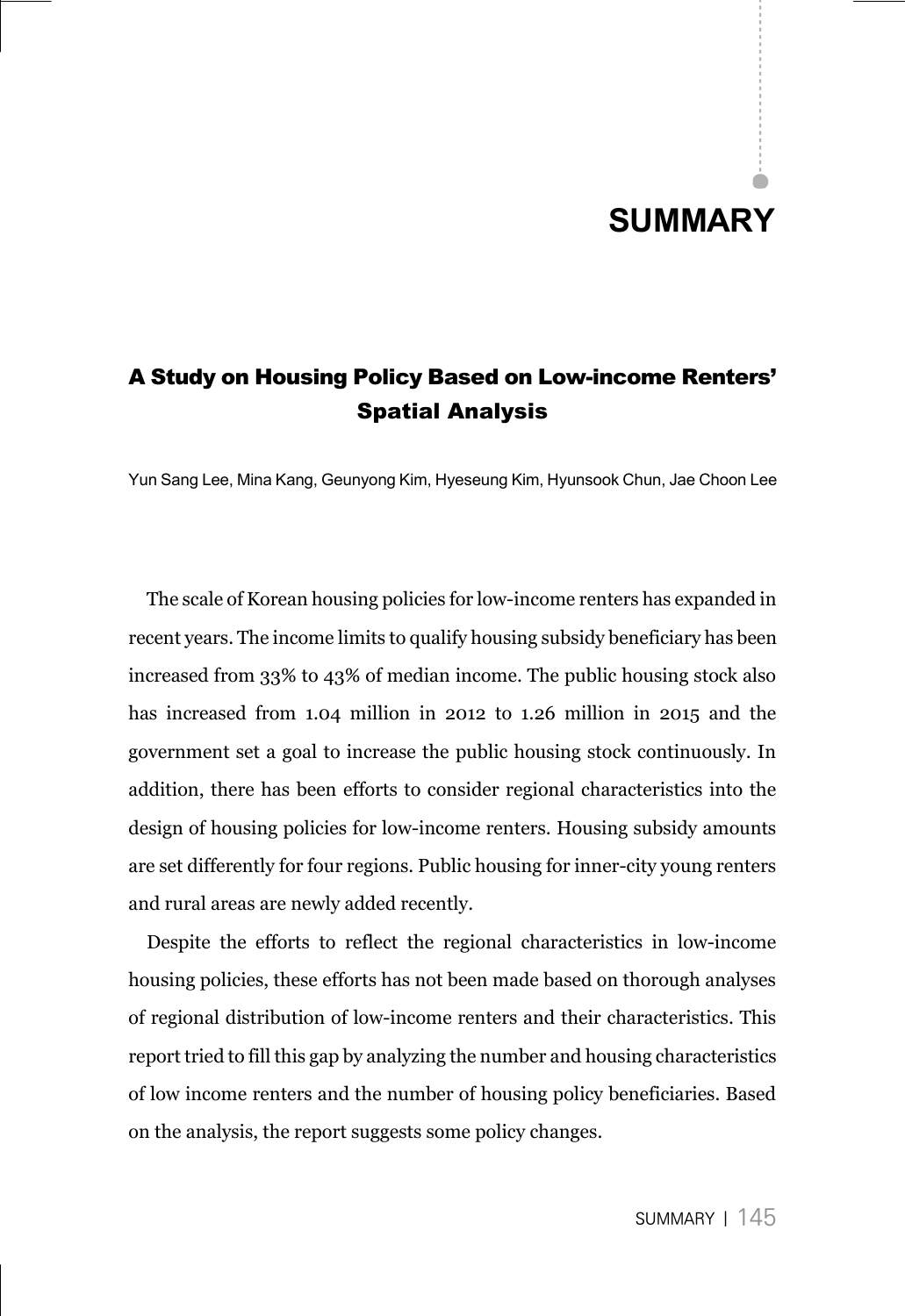We identify provinces that the ratio of low-income renters to total households are relatively higher and the ratio varies relatively more within a province. These provinces are Seoul, Gyeonggi, Inchoen, Gangwon. When we examine the ratio among smaller administrative area (sigungu) than province, the ratio was higher in smaller cities than big cities and rural areas. We also identify the contiguous region whose ratio are relatively higher than others. These regions are located in Gyeonggi, Gangwon, and Chuncheongnam provinces. Within large cities, the ratio of low-income renters were higher in older areas than newly developed areas.

We measured the levels of segregation of low-income renters against the other households within large cities. Based on dissimilarity and isolation indices, the levels of segregation were not particularly high in these cities. In case of Seoul, there are five sub areas where low-income renter's proportion were particularly higher than others. The ratios of lower-income households to total households in these areas are about 10%p higher than those of other areas. We also found that in some sigungu areas in Seoul and Gyeonggi, lower-income renters suffer from higher rent burden and in some rural areas dispersed across the country, they suffer from lower housing unit quality.

To evaluate the appropriateness of current housing policies for low-income renters, we examined the rent levels of the current four regions to differentiate the amount of housing subsidy and the ratios of public housing stock to total low-income renters across provinces and sigungu areas. Current four regions are roughly divided based on province boundary and not reflect the rent differences that varies across sigungu areas. We classified new four regions based on the mean rent level of sigungu areas and showed that it performs better for calculating base amounts for regional housing subsidy. Also, we